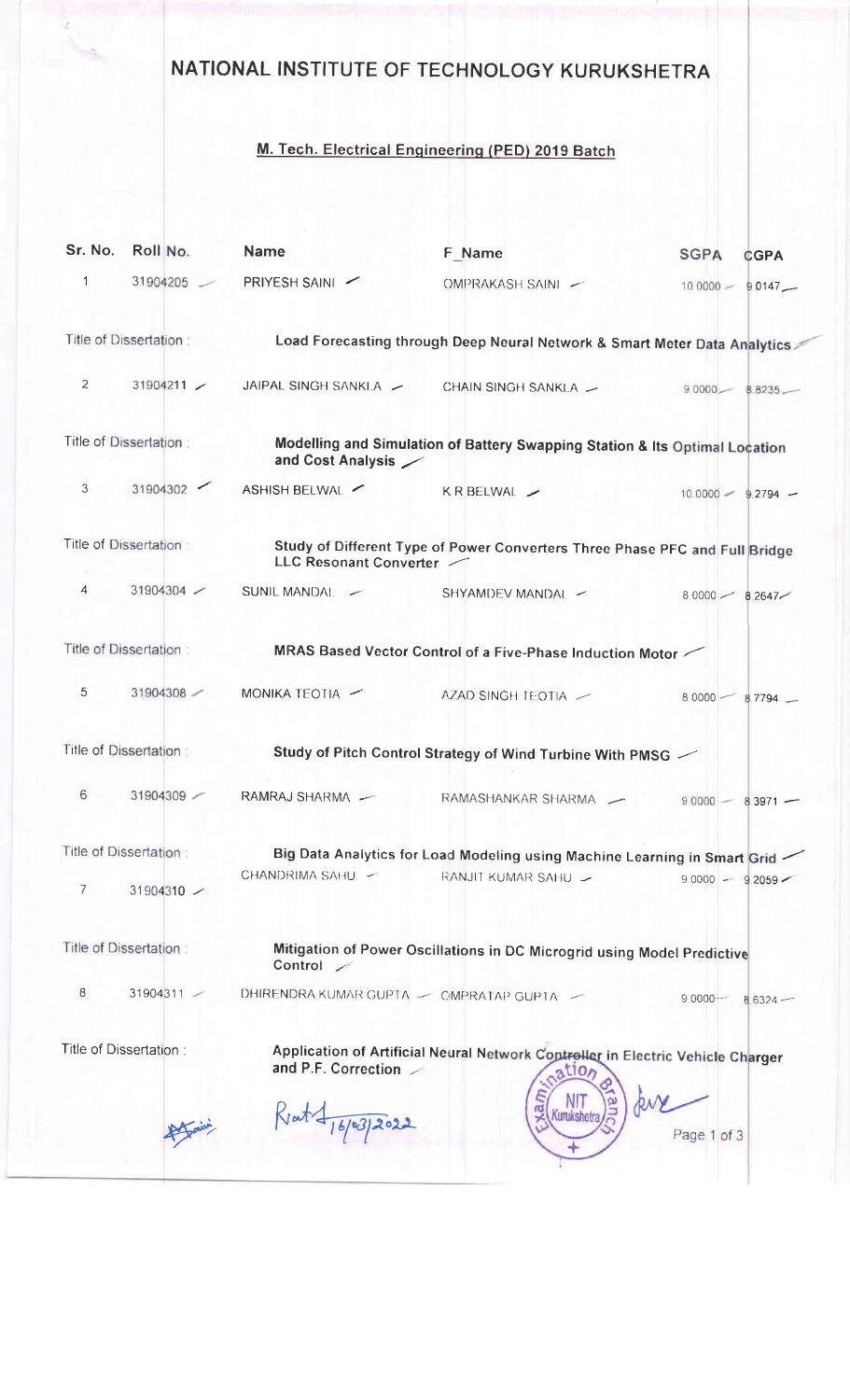| $31904312 -$<br>9      | PRIYANKA VERMA -                              | SURAJ PRASAD VERMA                                                                                                  | $90000 - 88382 -$  |
|------------------------|-----------------------------------------------|---------------------------------------------------------------------------------------------------------------------|--------------------|
| Title of Dissertation: | renewable energy systems                      | Analysis and design of clamped resonant interleaved boost converter for                                             |                    |
| 31904313<br>10         | ANURAG SEMWAL                                 | ASHOK CHANDRA SEMWAL -                                                                                              | $90000 - 86912$    |
| Title of Dissertation: |                                               | Comparative Study of Intermicrogrid Power Transfer Controllers                                                      |                    |
| 31904314<br>11         | ROHITENDRA PRATAP SINGH < RAJ BAHADUR SINGH ~ |                                                                                                                     | $60000 -$<br>78824 |
| Title of Dissertation: |                                               | Modelling and Simulation of Smart Meters based on Matlab/Simulink Software                                          |                    |
| 12<br>31904317 -       | SHAILESH KUMAR /                              | GANESH MANJHI                                                                                                       | $90000 - 88088$    |
| Title of Dissertation: | Water Pumping System                          | Interleaved Boost Converter based BLDC Motor Drive Solar PV Array Fed                                               |                    |
| 31904318<br>13         | SURAM RAHUL. -                                | SURAM SRINIVAS -                                                                                                    | $80000 - 80441$    |
| Title of Dissertation: |                                               | Multi-directional vectored thrusting of Quadrotor in Aerial and Aquatic modes $\angle$                              |                    |
| 31904319<br>14         | UMESH KUMAR $\sim$                            | SUBHASH CHAND                                                                                                       | $90000 - 90147$    |
| Title of Dissertation: | Control Techniques of DC Microgrid /          |                                                                                                                     |                    |
| 15<br>31904320         | VAIBHAV KARAMBELKAR ~                         | VIJAY KARAMBELKAR __                                                                                                | $90000 - 88676$    |
| Title of Dissertation: | Control -                                     | Power Quality Improvement In Cascaded H-Bridge Inverter Using Anfis                                                 |                    |
| 16<br>31904321         | AKASH RAI<br>$\sim$                           | CHANDRA BHAN RAI                                                                                                    | $100000 - 97794$   |
| Title of Dissertation: | Distribution Systems -                        | Design And Performance Analysis of PV Integrated UPQC For Power                                                     |                    |
| 17<br>31904322 -       | DIVAKAR JHA /                                 | SACHIDANAND JHA -                                                                                                   | $80000 - 88676 -$  |
| Title of Dissertation: | Mode $\angle$                                 | Stability Analysis of DC Microgrid by Droop Controlled Technique in Islanded<br>$a$ tio <sub>n</sub><br>Kurukshetra |                    |
|                        | RJout 476/03/2022                             |                                                                                                                     |                    |
|                        |                                               |                                                                                                                     | Page 2 of 3        |
|                        |                                               |                                                                                                                     |                    |